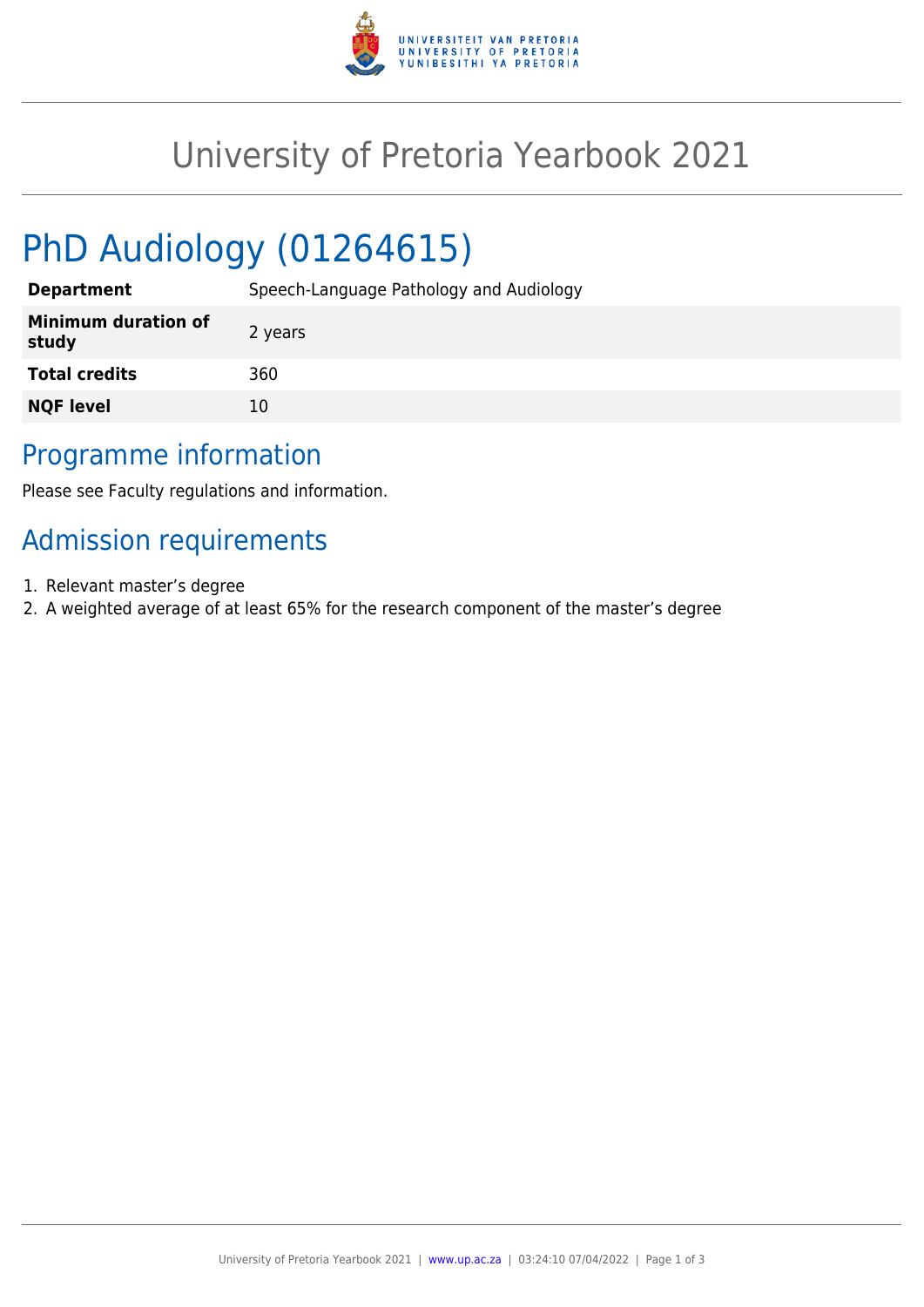

### Curriculum: Year 1

**Minimum credits: 360**

#### **Core modules**

[Thesis: Audiology 991](https://www.up.ac.za/yearbooks/2021/modules/view/ODL 991) (ODL 991) - Credits: 360.00